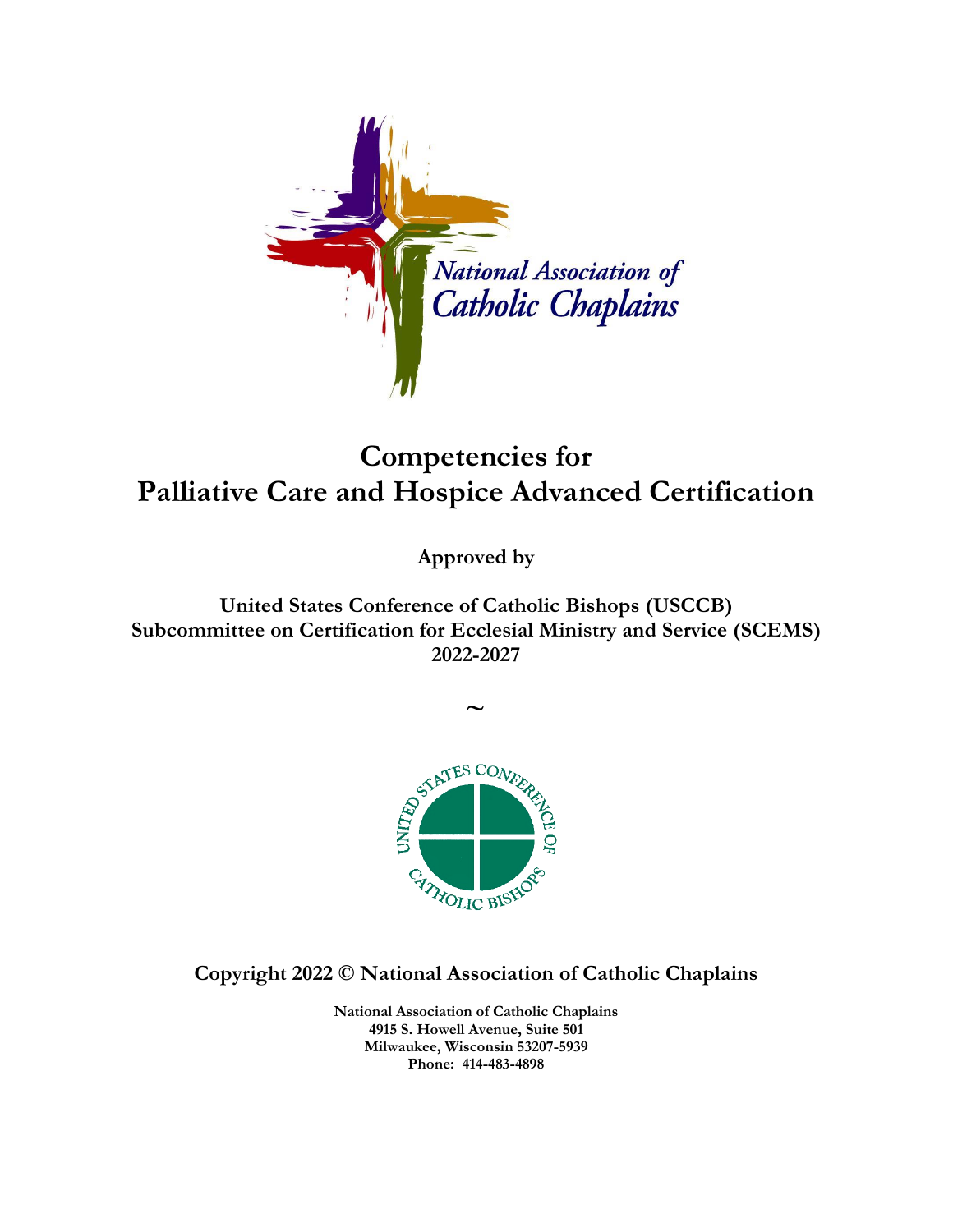## **National Association of Catholic Chaplains Competencies for Palliative Care and Hospice Advanced Certification**

The Applicant for Palliative Care and Hospice Advanced Certification (PCHAC) shall demonstrate mastery of fourteen (14) professional competencies, both experientially in the Applicant's practice and in the knowledgeable application of the palliative care and hospice literature. The demonstration of competency should reflect the advanced and specialized work required for palliative care and hospice beyond the skills and knowledge of the Board Certified Chaplain (BCC). The team will be looking for advanced practice and the special sensitivities, behaviors and unique concerns of the palliative care and hospice chaplain. While it is understood that an Applicant may be more experienced in a particular setting, such as home hospice or hospital-based palliative care, it is expected that the Applicant for BCC-PCHAC will demonstrate mastery across the continuum of palliative care and hospice.

Overarching Characteristics are foundational for advanced chaplaincy care which will be demonstrated through the Competencies:

- Understanding of and practice in all eight (8) domains of the National Consensus Project on Palliative Care.
- Exemplifies advanced transdisciplinary integrated practice.
- Reflects educated compassion-integrating the total pain, including medical, psycho-social, spiritual and emotional compassionate response.
- Demonstrates the ability to be an emotional broker while holding various emotions and facilitating communication.
- Offers ethical mediation, including but not limited to understanding of futile care.
- Provide moral distress diffusion for staff, care recipients and families.
- 601 Qualifications of Palliative Care and Hospice Advanced Certification

QUA1: Full or Retired membership in the NACC.

- QUA2: Board Certification as a NACC Chaplain or Educator for a minimum of one year.
- QUA3: Direct clinical palliative care and/or hospice work experience spanning over three (3) years at a minimum of 520 hours per year.
- QUA4:Completion of an intensive palliative care and/or hospice course equivalent to three (3) credit hours (45 hours).
- QUA5: Suggested reading: Improving the Quality of Spiritual Care as a Dimension of Palliative Care: The Report of the Consensus Conference; Gone From My Sight: The Dying Experience; Hard Choices for Loving People: CPR, Artificial Feeding, Comfort Care, and the Patient with a Life-Threatening Illness.

602 Competencies of Palliative Care and Hospice Advanced Certification

The applicant will demonstrate the ability to:

602.1 Integrate the history of the hospice movement and the subsequent expansion of palliative care while differentiating between the current philosophy and goals of palliative care and hospice in practice.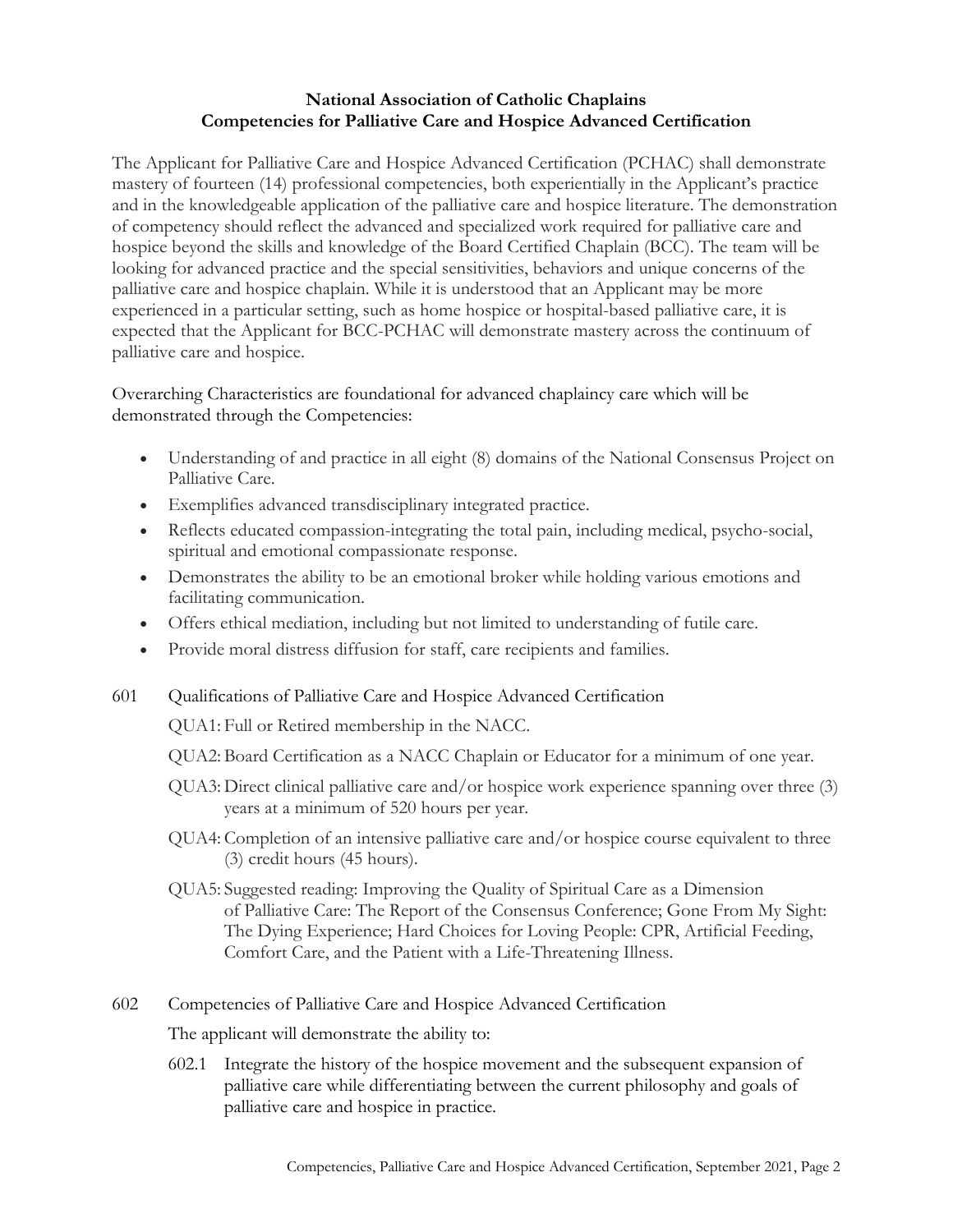- 602.2 Familiarity with state and federal laws regarding Advance Directives and other end of life practices.
- 602.3 Demonstrate an integrated knowledge of implications of medical treatment for lifethreatening or life limiting illness as it impacts a patient's physical, psycho-social, emotional, and spiritual pain.
- 602.4 Demonstrate utilization of family systems theory incorporated in the practice of palliative care and hospice as applied to care recipients, families and health care providers.
- 602.5 Apply culturally appropriate, evidence-informed strategies for addressing the breadth and depth of multifaceted grief including complicated and anticipatory grief to extend to bereavement resources.
- 602.6 Incorporate a working knowledge and integration of psycho-socio, emotional and spiritual perspectives to function as a communication and emotional expert in the practice of palliative and hospice care.
- 602.7 Demonstrate effective communication and facilitation of goals of care family meetings that align treatment plans with patient's values and or advanced care plans.
- 602.8 Demonstrate collaborative and facilitative leadership with care recipients, family, teams and organizations.
- 602.9 Demonstrate best practices in palliative care and hospice spiritual assessment and documentation to facilitate aligning patient values and goals with the treatment plan.
- 602.10 Demonstrate a working knowledge of the difference in the provision of advanced practice chaplaincy care as care recipients and families negotiate through the trajectory of a life-threatening illness in various settings.
- 602.11 Demonstrate knowledge and skill in addressing ethical dilemmas at end of life and concerns as related to spiritual and/or religious issues.
- 602.12 Demonstrate and model the ability to attend to the physical, emotional, social and spiritual well-being of the transdisciplinary team.
- 602.13 Demonstrates the ability to teach and educate through articulating and integrating current research of best practices for the provision of palliative care and hospice chaplaincy care.
- 602.14 Participate in quality improvement projects and/or research to increase standard of palliative care and hospice care provided.
- 603 Requirements for the Maintenance of Advanced Certification (MNT)

In order to maintain status of Palliative Care and Hospice Advanced Certification, the chaplain must follow his/her current schedule for renewal of certification as a Board Certified Chaplain and meet the requirements for a chaplain with advanced certification. See Certification Procedures Manual – Part Five (Renewal of Certification).

604 Appeals of Certification Decisions (ACD)

The individual seeking an appeal of a certification decision:

ACD1 Has a right to a timely and complete review of a negative recommendation.